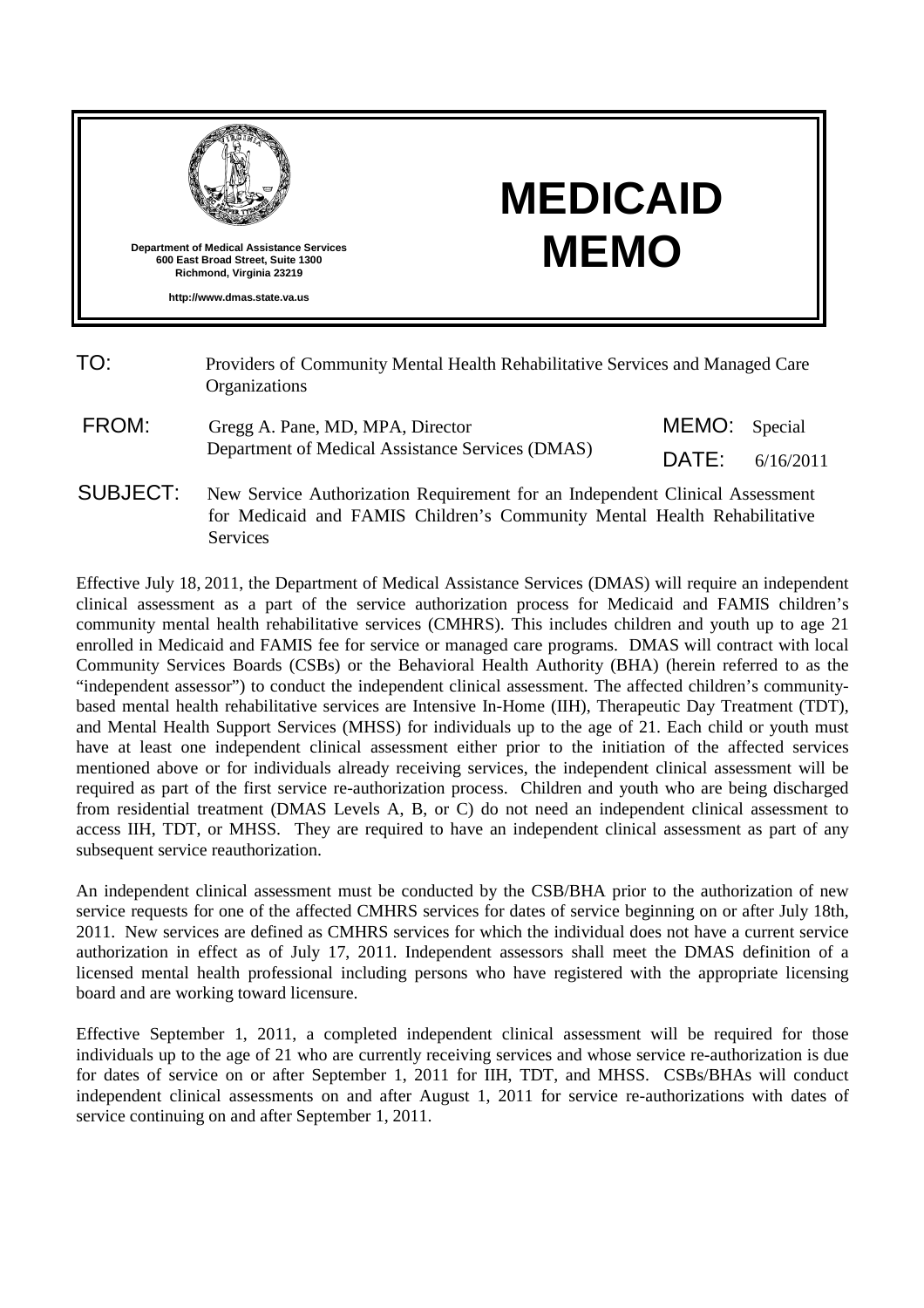Medicaid Memo: Special June 16, 2011 Page 2

For children and youth currently receiving Intensive In-Home, Therapeutic Day Treatment, or Mental Health Support Services (under 21) and for whom a re-authorization is desired, an independent clinical assessment must be conducted within the thirty (30) days prior to the current service authorization expiration date. The provider of services shall inform the parent/legal guardian in writing at least 30 days prior to the current service authorization expiration date that an independent clinical assessment is needed. To facilitate the process, providers should encourage parents/legal guardians to call for an appointment as early as possible. The independent clinical assessment must be completed and submitted to KePRO by the independent assessor prior to the service provider submitting the service re-authorization request to KePRO, or the request will be administratively rejected. A copy of the independent clinical assessment must be in the service provider's client's file.

Levels A and B Residential Services will follow these same requirements effective in November 2011. Providers will be notified 30 days in advance when this requirement is implemented. Please note that Mental Health Support Services and Levels A & B Residential Services are not a covered benefit for MCO FAMIS enrollees.

### *The Independent Assessment Process*

1. A parent or legal guardian of a child or youth who is believed to be in need of one of the affected community-based mental health rehabilitative services must contact the local CSB/BHA to request an independent clinical assessment. If a service provider receives a request to provide one of the affected services, the service provider must refer the parent/legal guardian to the local CSB/BHA first to obtain the independent clinical assessment. The independent clinical assessment must be completed prior to service initiation**.** (Please see the behavioral health section of the DMAS website www.dmas.virginia.gov*,* for a list of CSB/BHA contact information.)

If the child or youth is in immediate need of treatment, the independent assessor will make a referral to appropriate, currently reimbursed Medicaid emergency services in accordance with 12 VAC 30-50- 226 and may also contact the child or youth's MCO to alert the MCO of the child's needs.

- 2. Once the CSB/BHA is contacted by the parent or legal guardian, the independent clinical assessment appointment will be offered within five (5) business days of a request for IIH Services and within ten (10) business days of a request for TDT and MHSS. The appointment may be scheduled beyond the respective time frame at the documented request of the parent or legal guardian. CSBs/BHAs will attempt to accommodate working schedules of parents and legal guardians. Medicaid transportation may be used to transport the child or youth and parent/legal guardian to the independent clinical assessment appointment.
- 3. The independent assessor will conduct the independent clinical assessment with the child or youth and the parent or legal guardian using a standardized format and make a recommendation for the most appropriate, medically necessary services, if indicated. Only the parent or legal guardian and child or youth will be permitted in the room during the independent clinical assessment. Recommendations may include community mental health rehabilitative services, psychiatric, or outpatient mental health services.
- 4. The independent clinical assessor will inform the parent or legal guardian about the recommended service options and their freedom of choice of providers. The family or legal guardian will be asked if they have a service provider in mind for the recommended service(s). If a service provider has been identified, the independent assessor will note the choice of service provider on the Choice form. In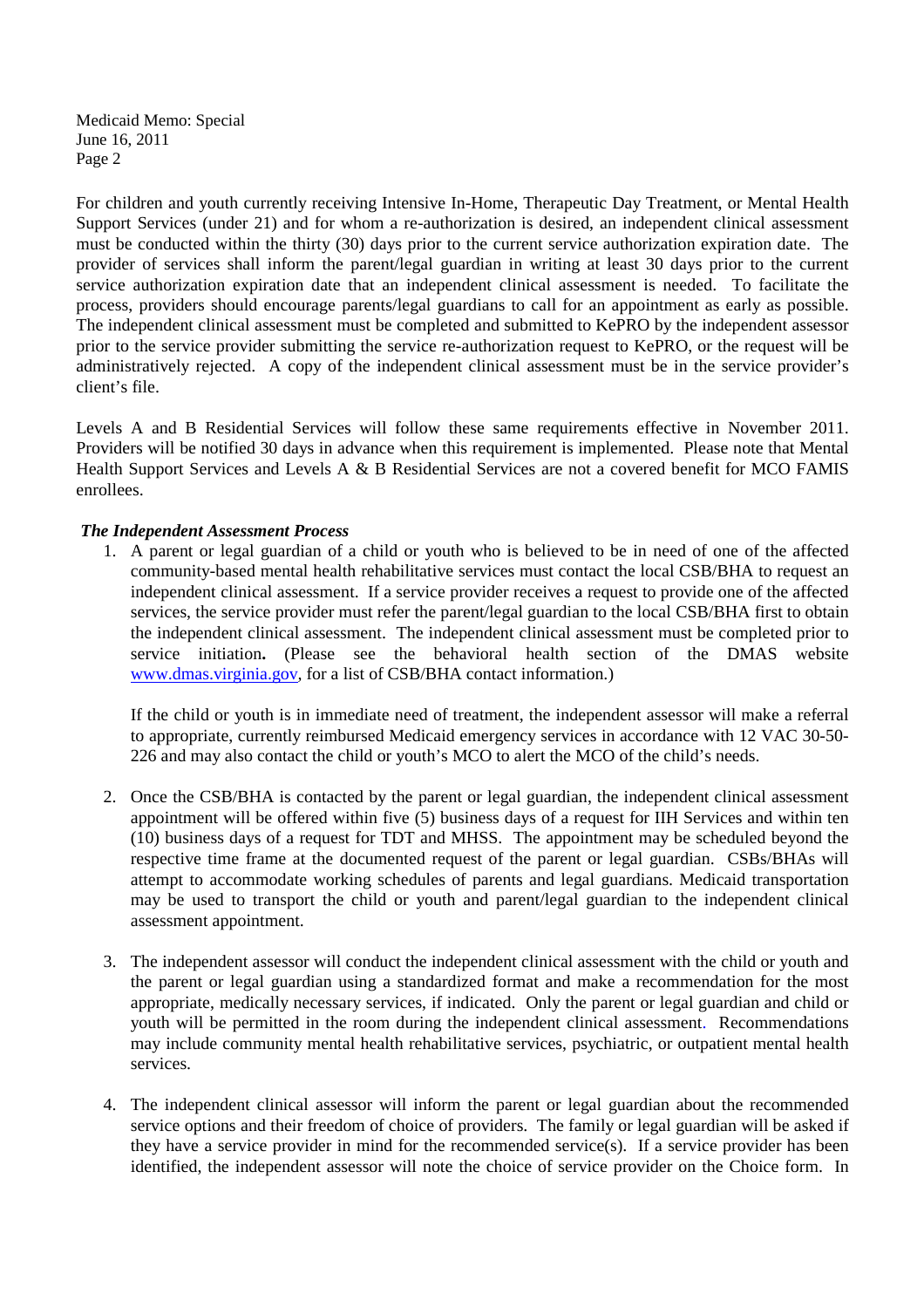addition, the independent assessor will ask the parent or legal guardian to sign a release of information if the parent agrees to share clinical assessment information with the chosen service provider(s). If a service provider has not been identified, the independent assessor will provide the parent or legal guardian with a provider list generated by DMAS. For outpatient mental health services, the independent assessor will provide the parent or legal guardian with a provider list generated by the child or youth's MCO or, for individuals in the Medallion program, the parent or guardian can contact the primary care physician.

- 5. The independent assessor will electronically submit the independent clinical assessment summary data within one (1) business day of completing the assessment into the KePRO iEXCHANGE™ service authorization system. KePRO will process the independent clinical assessment and will batch this information into the MMIS. The independent clinical assessment will be effective for a 30 day period. The independent assessor will complete assessment documentation within three (3) business days.
- 6. If a community mental health service has been recommended, the parent or legal guardian will choose and contact a service provider. Prior to the initiation of treatment, the CMHRS service provider must request a copy of the findings of the independent clinical assessment. If the parent or legal guardian consents to the release of information, the independent assessor will mail, fax or send a copy of the independent clinical assessment to the service provider within five (5) business days of the request. The service provider (supported by the independent assessment) will then conduct a service specific assessment for IIH (H0031), Therapeutic Day Treatment (H0032, U7) or Mental Health Support Services (H0032, U8) and develop an initial service plan. (Please refer to Chapter IV of the CMHRS Provider Manual for complete guidance.)
- **7.** If the selected service provider concurs that the child meets criteria for the service recommended by the independent assessor, the selected service provider will submit a service authorization request to KePRO. A copy of the independent clinical assessment must be in the service provider's client's file. **The service provider's service specific assessment for IIH (H0031), Therapeutic Day Treatment (H0032, U7) or Mental Health Support Services (H0032, U8) must not occur prior to the mental health independent assessment.**
- 8. If a service provider identifies the need for additional services not included in the independent clinical assessment that is clinically indicated due to a significant change in the child's life that occurred after the independent clinical assessment, the service provider must contact the independent assessor and request a modification within thirty (30) days of the completion of the independent clinical assessment. If the independent assessment is greater than thirty (30) days old, another independent clinical assessment must be obtained prior to the initiation of a new CMHRS service. Examples of a significant change include hospitalization; school suspension or expulsion; death of a significant other; or hospitalization or incarceration of a parent/legal guardian.

## *Service Authorization Process for Community Based Mental Health Rehabilitative Services*

The current process for requesting service authorizations from KePRO remains the same with one exception. The authorization checklists have been revised to include new independent clinical assessment questions. (Please see *The Community Mental Health Rehabilitation Services Manual, Appendix C*.) If the provider submits a service authorization request without record of having a current (within 30 days) clinical independent clinical assessment, KePRO will administratively reject the request. An independent clinical assessment must be obtained prior to re-submitting the request and initiating services since it is a required component of the service authorization process.